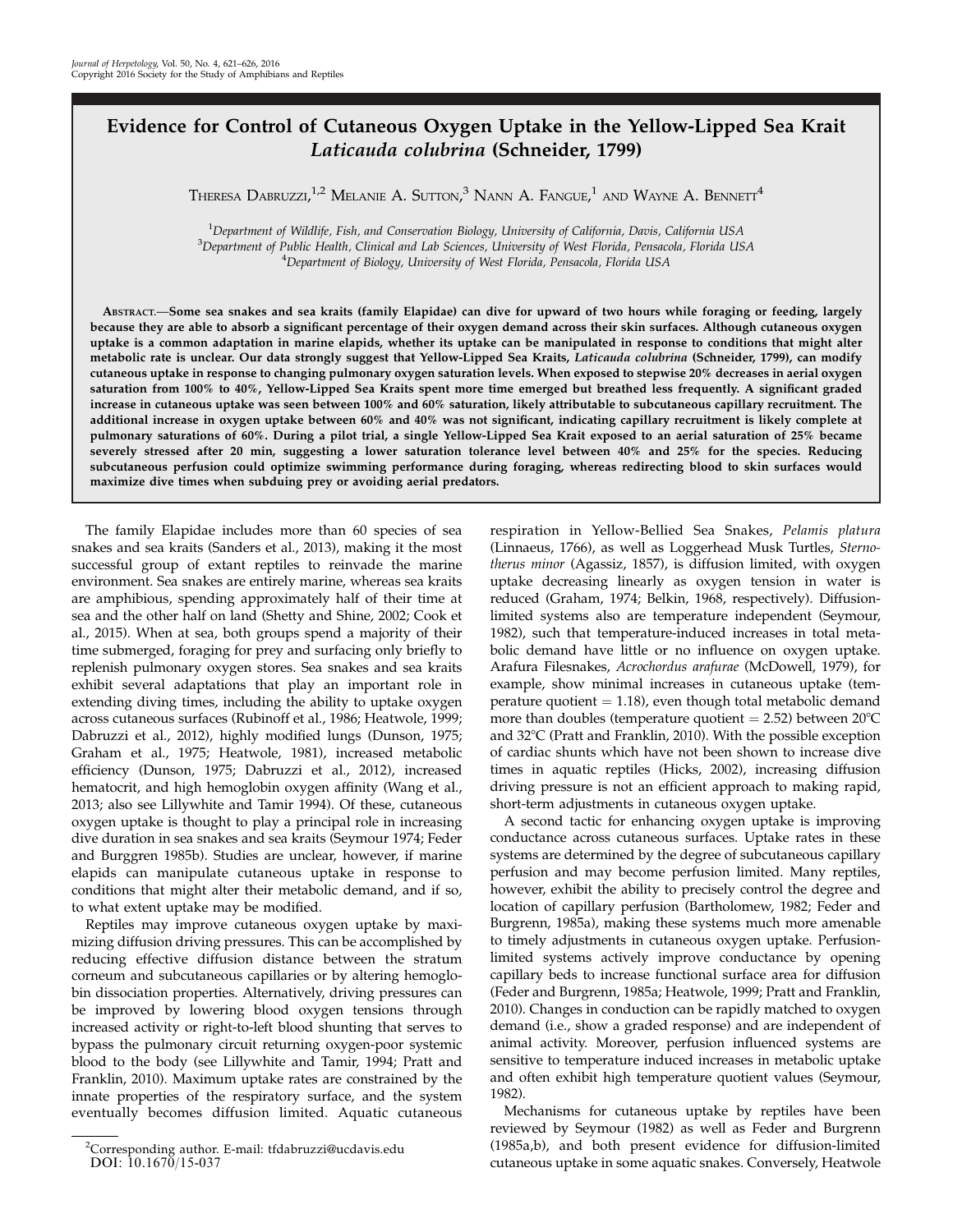

FIG. 1. Respirometer design used to estimate cutaneous oxygen uptake in Yellow-lipped Sea Kraits, Laticauda colubrina (Schneider, 1799). During experimental trials animals were exposed to stepwise decreases in aerial oxygen saturation treatments of 100, 80, 60, and 40% to simulate pulmonary saturations experienced while diving. Saturation levels were generated by mixing nitrogen with air flowing through the aerial chamber. Cutaneous uptake was quantified using standard flowthrough respirometry techniques. See text for details.

(1999) states that sea snakes (and presumably sea kraits) have the means to fine-tune skin circulatory patterns to meet their immediate respiratory needs while diving. The relationship between cutaneous uptake and ambient gas tensions has not been adequately studied (Seymour, 1982), and supporting data for either argument are largely indirect or anecdotal. The purpose of our study was to test the hypothesis that Yellow-Lipped Sea Kraits, Laticauda colubrina (Schneider, 1799), exposed to decreasing aerial oxygen saturation levels will exhibit significant increases in cutaneous oxygen uptake. Yellow-Lipped Sea Kraits are well suited for this study as they are abundant throughout the tropical Pacific where they specialize in preying on eels along reefs and rocky shorelines. In addition, some individuals have been observed to remain submerged for periods of up to two hours (Heatwole, 1975b, 1981; Brischoux et al., 2008) and can derive up to 12% of their total metabolic demand from oxygen uptake across cutaneous surfaces (Dabruzzi et al., 2012). Our study objectives were to 1) quantify changes in ventilation and cutaneous oxygen uptake responses of Yellow-Lipped Sea Kraits to progressive hypoxia, 2) identify the pattern and magnitude of these changes, 3) determine whether the patterns follow those predicted for perfusion- or diffusion-limited systems, and 4) discuss the results in relation to diving behavior.

#### MATERIALS AND METHODS

Collection and Holding Conditions.—Five male and eight nongravid female Yellow-Lipped Sea Kraits with a mean  $(\pm$ SE) snout–vent length of 73.2 ( $\pm$  2.17) cm and mean mass of 208  $(\pm 23.5)$  g were collected on Hoga Island, Southeast Sulawesi, Indonesia (05°27′53″S, 123°46′33″E; datum WGS 84). Collections were made over several weeks as Yellow-Lipped Sea Kraits moved ashore at low tide. While in captivity, the animals were housed at the Hoga Island Research Laboratory in individual 40- L plastic bins  $(33.5 \times 30.0 \times 40.0 \text{ cm})$  containing 2–3 cm of fresh water (Lillywhite et al., 2008) at approximate reef temperatures of 26 °C ( $\pm$  0.5; Eme and Bennett, 2009). Bins were cleaned and water changed twice daily. All animals remained at holding conditions for at least 72 h, but no more than 96 h, prior to experimental trials and were fasted over the holding period.

Experimental Design.—Repeated measures, flow-through respirometry was used to estimate cutaneous oxygen uptake of 12 Yellow-Lipped Sea Kraits exposed to stepwise 20% decreases in aerial oxygen saturation from 100% to 80%, 60%, and 40%. We collected ventilation responses for each treatment interval, including emergence time, relative breathing rate (breaths taken/time emerged) and absolute breathing rate (breaths taken/treatment time). Minimum aerial saturation level and fasting time were based on pilot trial observations of a single male Yellow-Lipped Sea Krait fasted for 24 h and exposed to decreasing aerial oxygen saturations of 100%, 75%, 50%, and 25% (see Results below). We did not include data from the pilot trial in analyses of cutaneous uptake or ventilation responses.

Respirometer Design and Protocols.—Metabolic measurements were made between 0500 h and 1800 h local time on fasted, resting animals making occasional routine movements such as emerging the head for breathing. The respirometer we used in this study is similar to that previously described by Dabruzzi et al. (2012) and consisted of a 0.15-L aerial and 2.45-L aquatic chamber of transparent, high-density  $(1.45 \text{ g/cm}^3)$  polychloroethanediyl tubing (6.03 cm outside diameter). The system was sufficiently large to allow free movement but small enough to discourage excessive activity (Steffensen, 1989; Cech, 1990). Yellow-Lipped Sea Kraits breathed a nitrogen–oxygen mixture in the aerial chamber, whereas the body remained submerged in the flow-through aquatic chamber (Fig. 1). Nitrogen was mixed with room air to establish subatmospheric aerial oxygen levels (see Gratz, 1979; Pinder and Burggren, 1986). Yellow Springs Instruments (YSI, Inc., Yellow Springs, OH), Model 550A, oxygen meters were used to measure oxygen saturation (%) in the aerial chamber, as well as inflow and outflow seawater oxygen concentrations (mL/L), and water sample values were corroborated by Winkler titration (Cox, 1990). We used an opaque blind to isolate animals from outside activity during trials, while allowing discreet observations of behavior. Two observers continuously monitored and recorded treatment duration, number of emergent events per treatment, breaths per emergent event, and total emerged time per treatment. We then used these data to calculate the percentage of emerged time (%), as well as absolute and relative breathing rates in breaths per minute (bpm).

Each Yellow-Lipped Sea Krait was habituated in the respirometer overnight (Hare et al., 2004; Dabruzzi et al., 2012), breathing room air (i.e., 100% oxygen saturation) from the aerial chamber while fully saturated, filtered seawater flowed from a headbox through the aquatic chamber. Water flow rates were adjusted between 0.025 and 0.075 L/min to establish a dissolved oxygen concentration difference of 10% to 15% between inflow and outflow streams (Steffensen, 1989; Cech, 1990). Outflow water entered a sump where it was filtered (40 lm plankton netting), aerated, and recycled to the headbox. We maintained temperatures by submerging the respirometer into a  $27^{\circ}$ C, constant temperature water bath. The next morning we determined three cutaneous uptake values over 30-min intervals as the animal breathed room air and calculated cutaneous uptake (mL/min) from the following equation (Cech, 1990):

# Cutaneous uptake  $(mL/min)=(O_{2i}-O_{2f})\times \dot{V}_W$

where  $O_{2<sub>i</sub>}$  is the average oxygen concentration of inflow water (mL/L),  $O_{2f}$  is the average oxygen concentration of outflow water (mL/L), and  $V_w$  is the water flow rate through the respirometer (L/min). We adjusted the average of the three cutaneous uptake values to standard temperature and pressure, dry. High variability among snake mass-adjustment exponents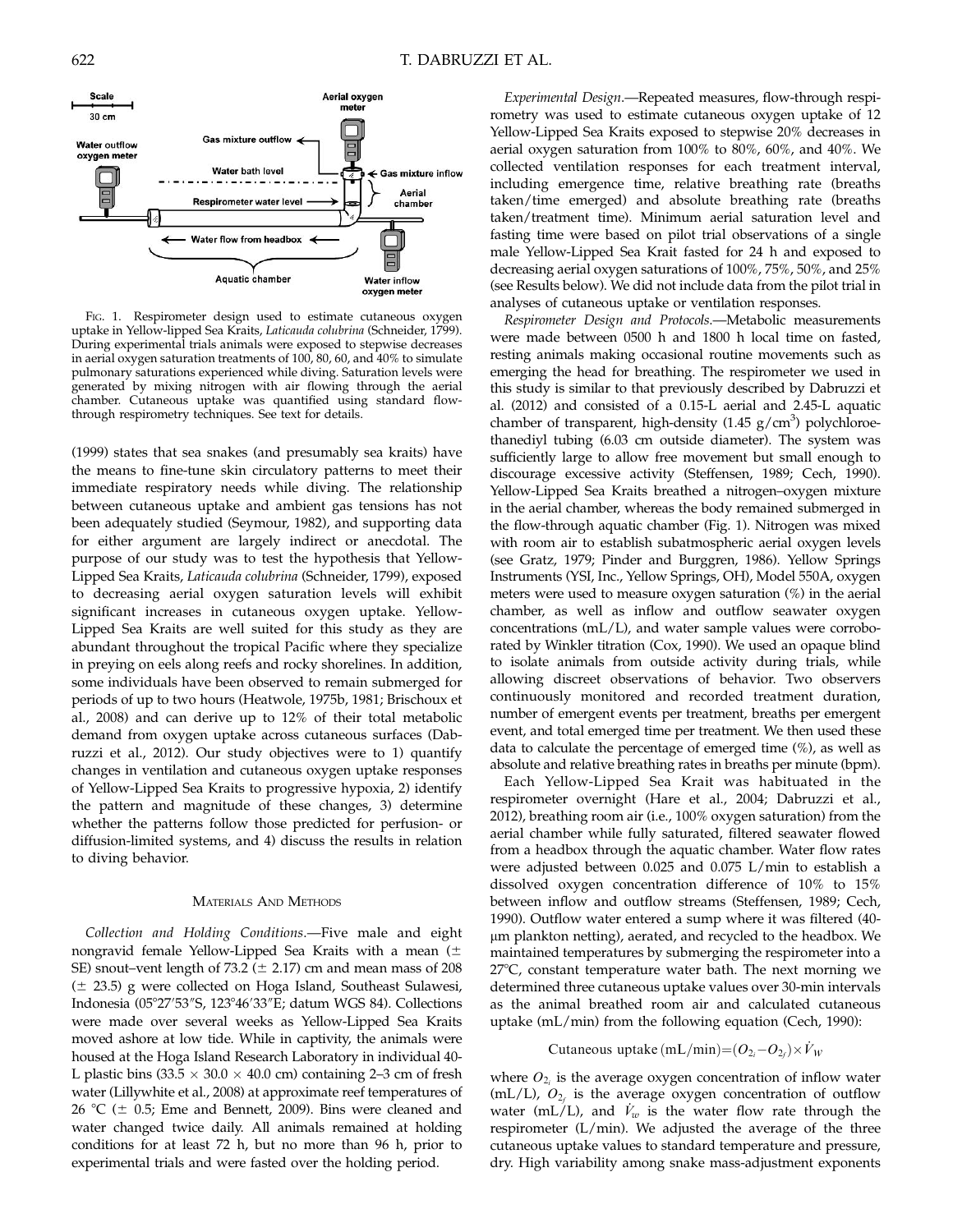TABLE 1. Five-number summary of cutaneous oxygen uptake, emergence time, relative (breaths taken/time emerged), and absolute (breaths taken/treatment time) breathing rates of 12 Yellow-Lipped Sea Kraits, Laticauda colubrina (Schneider, 1799), exposed to stepwise decreases in aerial oxygen saturation of 100%, 80%, 60%, and 40%.

| Treatment                                     |             | Ouantiles |        |       |       |  |
|-----------------------------------------------|-------------|-----------|--------|-------|-------|--|
| Oxygen saturation                             | $10\%$      | 25%       | Median | 75%   | 90%   |  |
| Cutaneous oxygen uptake (mL/kg/h)             |             |           |        |       |       |  |
| 100%                                          | <b>1.67</b> | 2.88      | 5.07   | 8.91  | 31.98 |  |
| 80%                                           | 2.51        | 2.83      | 5.32   | 11.00 | 38.96 |  |
| 60%                                           | 3.53        | 3.79      | 5.43   | 13.90 | 29.74 |  |
| 40%                                           | 3.33        | 4.34      | 5.45   | 14.67 | 28.53 |  |
| Percentage of treatment time emerged          |             |           |        |       |       |  |
| 100%                                          | 1.7         | 2.3       | 4.0    | 12.7  | 19.4  |  |
| 80%                                           | 3.0         | 5.9       | 17.0   | 38.4  | 96.8  |  |
| 60%                                           | 11.2        | 16.4      | 30.2   | 55.5  | 75.6  |  |
| 40%                                           | 4.3         | 22.6      | 40.5   | 57.2  | 94.7  |  |
| Relative breathing rate in breaths per minute |             |           |        |       |       |  |
| $100\%$                                       | 2.32        | 2.76      | 4.12   | 9.81  | 13.85 |  |
| 80%                                           | 0.20        | 1.35      | 2.60   | 6.69  | 9.67  |  |
| 60%                                           | 0.49        | 0.68      | 1.19   | 1.94  | 2.48  |  |
| 40%                                           | 0.76        | 0.98      | 1.25   | 1.91  | 7.69  |  |
| Absolute breathing rate in breaths per minute |             |           |        |       |       |  |
| 100%                                          | 0.11        | 0.13      | 0.24   | 0.35  | 0.45  |  |
| 80%                                           | 0.20        | 0.28      | 0.31   | 0.77  | 0.84  |  |
| 60%                                           | 0.19        | 0.22      | 0.30   | 0.35  | 0.54  |  |
| 40%                                           | 0.29        | 0.31      | 0.40   | 0.65  | 0.85  |  |

prevented the use of a common exponent (Andrews and Pough, 1985); therefore, we divided cutaneous oxygen uptake in mL/ min by mass to determine mass-specific cutaneous uptake (mL/ kg/h) at 100% oxygen saturation. Weight-specific measures have good comparative value and are widely reported in sea krait and sea snake metabolic studies (e.g., Heatwole and Seymour, 1975b, 1978; Heatwole, 1999; Dabruzzi et al., 2012). In each subsequent treatment, we reduced aerial chamber oxygen levels by 20% over a period of 5 to 10 min by metering nitrogen into the air stream using a Dwyer model 5775 flow meter (Dwyer Instruments, Inc., Michigan City, IN). The animal was then allowed to adjust to the new oxygen treatment level (i.e., 80%, 60%, or 40% oxygen saturation) for 60 min, and the cutaneous measurement process was repeated over the next 90 min. We ran a respirometry blank, identical in all respects but without an animal, prior to the first trial and every fourth trial thereafter for a total of four blank runs. We subtracted the mean blank metabolic rate for each oxygen saturation level from the cutaneous uptake values to correct for any planktonic and bacterial metabolism in the seawater. The respirometer was disassembled after each trial, washed thoroughly with antibacterial soap, rinsed, and left to air dry (Steffensen, 1989; Cech, 1990).

Statistical Analyses.—Cutaneous metabolic uptake and ventilation response data sets did not meet the assumptions for parametric analysis; therefore, we represent data sets as five number summaries of 10%, 25%, 50% (median), 75%, and 90% quartiles. We used Friedman's multiple median comparison procedure to test the general null hypothesis that treatment endpoint median locations did not differ significantly (Friedman, 1937, 1939). Where differences were found, we determined relationships between treatment medians by using Tukey's pairwise separation on ranked data (Zar, 2010). For all statistical tests  $\alpha = 0.05$ .



FIG. 2. Ventilation responses of 12 Yellow-lipped Sea Kraits, Laticauda colubrina (Schneider, 1799), exposed to stepwise decreases in aerial oxygen saturation. Median values for cutaneous oxygen uptake (A), emergence time (B), relative breathing rate (breaths taken  $\div$  time emerged)  $(C \bullet)$ , and absolute breathing rate (breaths taken  $\div$  treatment time) (C,  $\blacksquare$ ) are plotted on aerial saturation treatments of 100, 80, 60, and 40%. Medians with like lower case letters do not differ significantly within plots (alpha  $= 0.05$ ).

#### **RESULTS**

Pilot data from the male Yellow-Lipped Sea Krait subjected to stepwise decreases in aerial saturation of 100%, 75%, 50%, and 25% showed that aerial oxygen saturation levels of 25% were insufficient to support the animal's routine activity level. We observed obvious signs of distress including agitated swimming behavior, rapid breathing rate, persistent escape efforts, and vomiting after only 20 min of exposure to the low oxygen saturation treatment. Furthermore, the vomitus consisted of a Broadnose Worm Eel, Myrichthys colubrinus (Boddaert, 1781), in the early stages of breakdown, suggesting that digestion was not complete after 24 h of fasting at  $\approx 26^{\circ}$ C. When aerial saturation was restored to 100%, activity and breathing rate decreased to near pretrial levels within about 60 min; when subsequently released, the animal swam quickly toward the reef.

Yellow-Lipped Sea Kraits exhibited an inverse logarithmic relationship between cutaneous oxygen uptake rate and aerial oxygen saturation level (Table 1). As aerial saturations decreased, median cutaneous oxygen uptake showed a significant 8% increase (Friedman's multiple median comparison;  $\chi^2$  $= 11.80$ ; df  $= 3$ ;  $P = 0.0081$ ). The inverse relationship between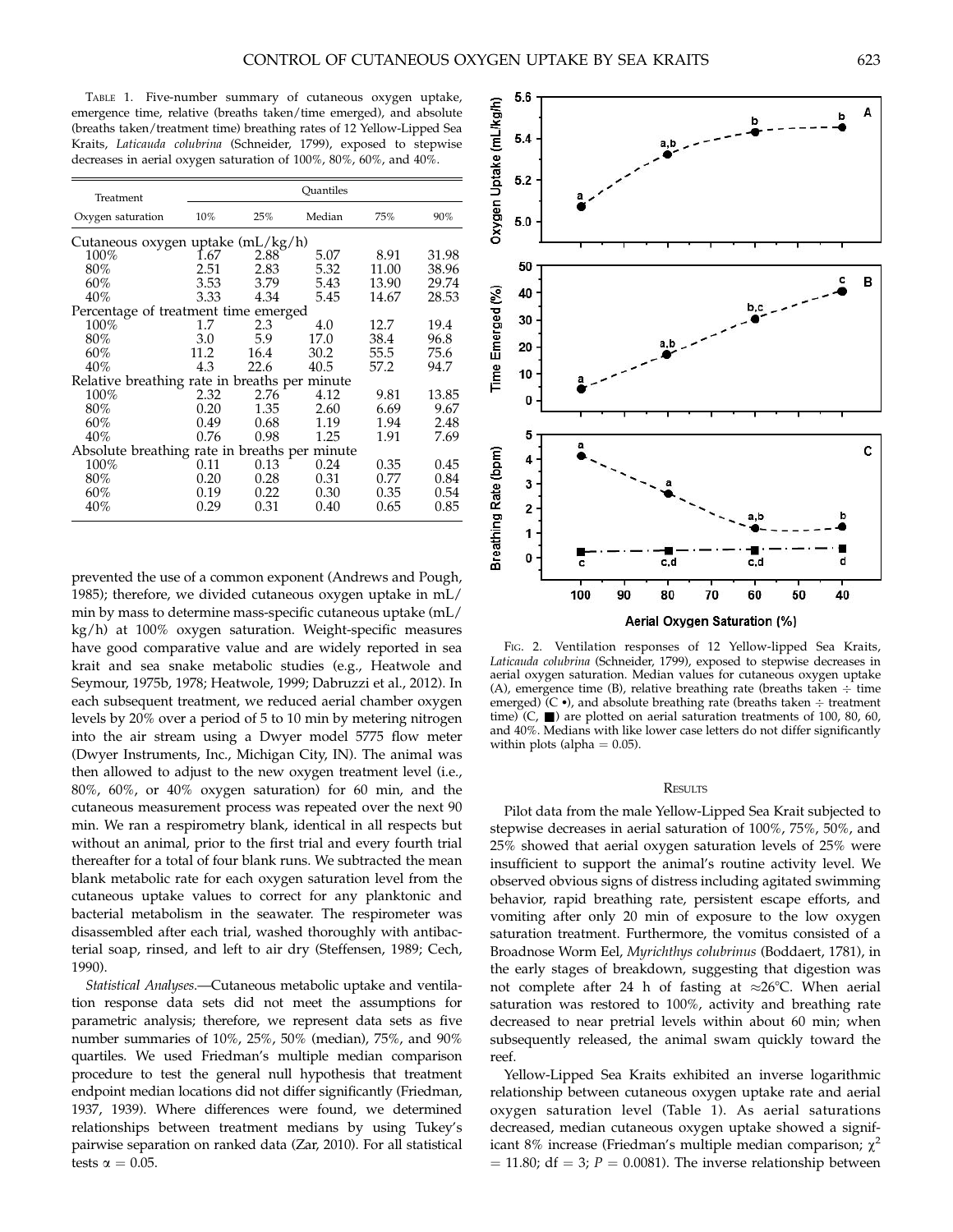cutaneous uptake and aerial saturation produced a graded pattern of overlapping statistical relationships. Tukey's pairwise separation on ranked data found no significant differences between median cutaneous uptake at 100% and 80% saturation, or between the 80%, 60%, and 40% saturation groups. Median uptake at 60% and 40% aerial saturation was significantly higher than the 100% saturation group (Fig. 2A). In spite of a 60% reduction in inspired oxygen concentration, Yellow-Lipped Sea Kraits displayed no outward signs of agitation or stress during the metabolic trials.

As aerial oxygen saturation levels decreased, Yellow-Lipped Sea Kraits significantly increased the percentage of time they remained emerged. Median emergence times in each treatment increased more or less linearly, demonstrating a 10-fold increase in emergence time from 3.5% to over 37% as saturation levels fell from 100% saturation to 40% (Table 1). Friedman's multiple median comparison identified significant differences in median emergence times between treatments ( $\chi^2$  = 15.30; df = 3; P = 0.0016). Tukey's pairwise separation on ranked data reported statistical similarities between the 100% and 80% treatment medians, the 80% and 60% treatment medians, and the 60% and 40% saturation treatment groups (Fig. 2B).

Relative and absolute breathing rates of Yellow-Lipped Sea Kraits showed fundamentally different responses to decreasing oxygen saturations (Table 1). Median relative ventilation rate (i.e., median number of breaths taken per emergent time) decreased with aerial oxygen saturation, falling from 4.12 bpm at 100% oxygen saturation to 1.25 bpm at 40% saturation (Table 1). The differences in relative median ventilation rate between oxygen saturation treatments were significant (Friedman's multiple median comparison;  $\chi^2 = 13.00$ ; df = 3; P = 0.0046), with Tukey's pairwise separation on ranked data dividing treatment medians into two statistically distinct but overlapping groups. Relative median ventilation rates at oxygen saturation levels of 100%, 80%, and 60%, were statistically similar, as were rates in 60% and 40% saturation treatment groups (Fig. 2C). Interestingly, the absolute breathing rate showed a small but significant increase from 0.24 to 0.40 bpm (Table 1) as oxygen saturation decreased (Friedman's multiple median comparison;  $\chi^2 = 8.40$ ; df = 3; P = 0.039). Treatment medians at 80%, 60%, and 40% saturation were statistically similar as were 100%, 80%, and 60% median values (Tukey's pairwise separation test on ranked data).

#### **DISCUSSION**

Although the ability of sea kraits and sea snakes to control oxygen uptake across skin surfaces has been discussed in the scientific literature since the early 1980s (Seymour, 1982; Feder and Burgrenn, 1985a), the empirical data are equivocal. Our results offer a strong argument in support of control in the Yellow-Lipped Sea Krait. Exposing Yellow-Lipped Sea Kraits to stepwise decreases in aerial oxygen saturation levels from 100% to 60% resulted in a significant, graded increase in cutaneous oxygen uptake (Fig. 2). A graded response pattern is consistent with the hypothesis by Feder and Burgrenn (1985a) that subcutaneous capillary recruitment can be used to increase functional surface area for oxygen diffusion, resulting in higher rates of cutaneous oxygen uptake. Decreasing aerial saturation from 60% to 40% produced no further significant increase in uptake, indicating that the subcutaneous capillary architecture in diving Yellow-Lipped Sea Kraits is fully involved, and cutaneous uptake maximized at pulmonary oxygen saturations

of approximately 60%. Yellow-Lipped Sea Kraits exposed to aerial saturations of 40% for 150 min showed no adverse reactions, whereas the pilot study animal exhibited signs of severe stress after only 20 min of exposure to 25% oxygen saturation. Similar stress responses have been noted only in forcibly submerged Yellow-Bellied Sea Snakes immediately prior to drowning (Graham, 1974). We doubt, therefore, that diving Yellow-Lipped Sea Kraits would allow pulmonary oxygen stores to reach such stressful levels, and the minimum saturation tolerated before surfacing lies somewhere between 25% and 40%. Any additional dive-related redistributions of blood would likely be associated with intracardiac shunting (Lillywhite and Tamir, 1994; Hicks, 2002; Cook and Brischoux, 2014). Intracardiac shunting along with a high hemoglobin affinity for oxygen could potentially extend dive times in some diving snakes by lowering arterial oxygen tension and improving oxygen driving pressure across the skin (Lillywhite and Tamir, 1994; Pratt and Franklin, 2010).

Several less direct lines of evidence suggest that other aquatic snakes and marine adapted elapids may have the ability to modify cutaneous respiration. Several authors (e.g., Heatwole and Seymour, 1975a; Bruton et al., 2012) have argued that cutaneous uptake in aquatic snakes is diffusion limited and, therefore, insensitive to changes in subcutaneous blood flow. Seymour (1982) points out that diffusion-limited systems should have temperature quotients very near 1. Dabruzzi et al. (2012), however, measured cutaneous metabolic rates in Yellow-Lipped Sea Kraits at  $28^{\circ}$ C and  $35^{\circ}$ C and found a temperature quotient of 3.13, further strengthening the case that this species can modify cutaneous uptake. The ability to regulate subcutaneous capillary blood flow is a well-developed mechanism in many reptiles (Feder and Burgrenn, 1985a), although it is not always used for respiratory purposes (Bartholomew, 1982). A number of independent personal observations have described blushing of the skin in aquatic snakes (see Feder and Burgrenn, 1985a). Spine-Bellied Sea Snakes, Lapemis curtus (Shaw, 1802), and file snakes Acrochordus granulatus (Schneider, 1799), for example, are said to turn "pink", presumably attributable to perfusion of subcutaneous capillaries, although the response stimulus is not well studied (Heatwole and Seymour, 1975b; Lillywhite and Tamir, 1994). Additionally, some sea snakes exhibit exponential increases in cutaneous uptake in response to increased activity, also implying some level of cutaneous uptake control (Seymour, 1982). Yellow-Bellied Sea Snakes, Spine-Bellied Sea Snakes, and Dog-Faced Water Snakes, Cerberus rynchops (Schneider, 1799), all exhibit a two- to fivefold increase in oxygen uptake when active (Graham, 1974; Heatwole and Seymour, 1975b, 1978, respectively). These diverse findings point to the skin as an actively regulated oxygen uptake system in some species.

The keratinized skin of vertebrates is relatively thick, and in most cases, oxygen diffusion across skin is poor (Withers, 1992). Some aquatic turtles uptake oxygen across well-vascularized regions of the buccal cavity and cloaca when submerged to compensate for low oxygen diffusion across the shell (Dunson, 1960; King and Heatwole, 1994; Pratt and Franklin, 2010). Buccal and/or cloacal respiration was not apparent in Yellow-Lipped Sea Kraits in our study or in Yellow-Bellied Sea Snakes studied by Graham (1974). Likewise, none of six sea snake species (Aipysurus duboisii [Bavay, 1869], Aipysurus laevis [Lacépède, 1804], Acalyptophis peronii [Duméril, 1853], Hydrophis elegans [Gray, 1842], Hydrophis belcheri [Gray, 1849], and Lapemis curtus [Shaw, 1802]) studied by Heatwole and Seymour (1975b) showed evidence of buccal or cloacal respiration while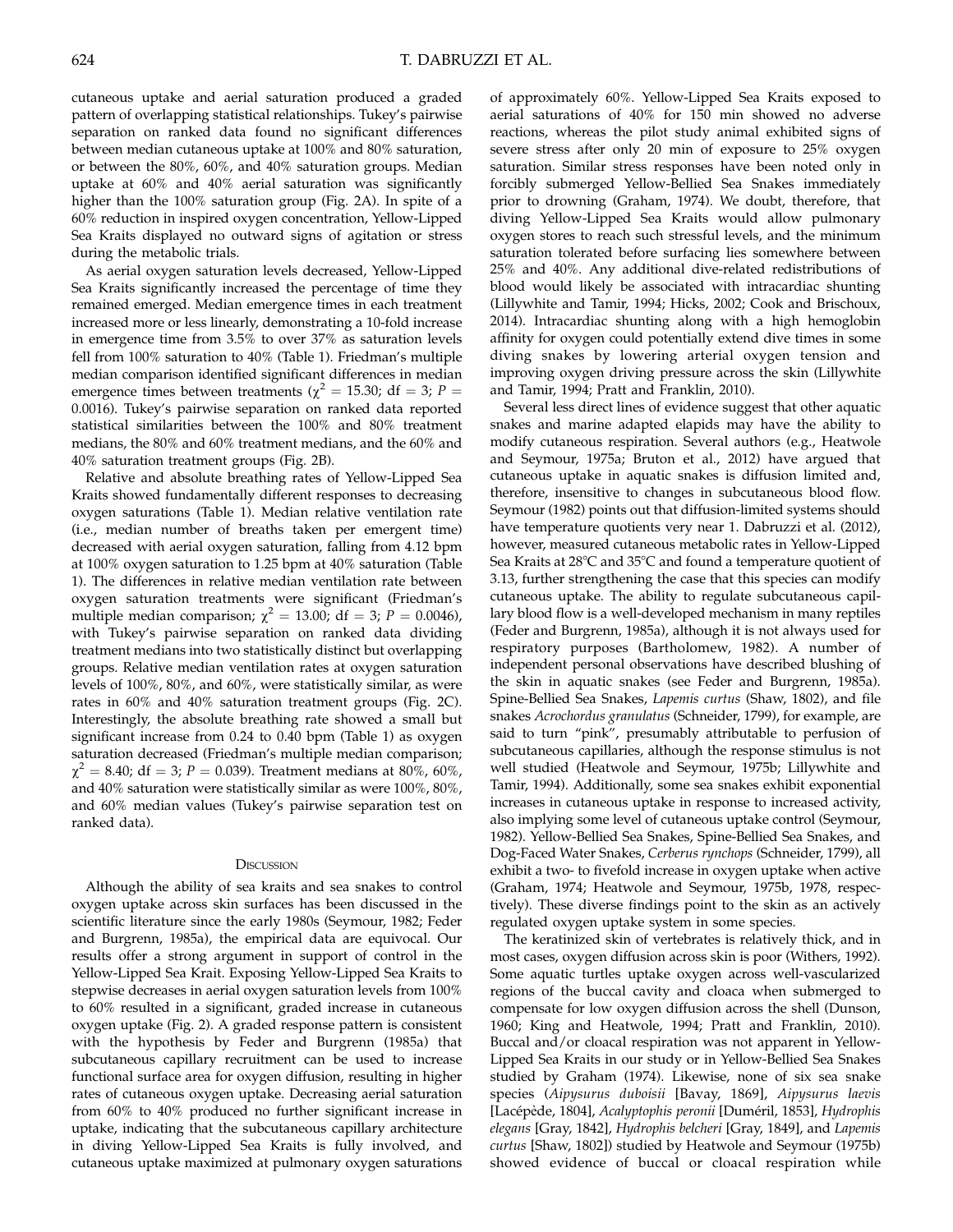submerged. Some diffusion-limited vertebrates, including frogs, increase cutaneous uptake by using well-protected areas of thinner skin as respiratory exchange surfaces (Pinder and Burggren, 1986; Feder, 1995). Although Yellow-Lipped Sea Kraits clearly use skin as an oxygen exchange site when submerged (Seymour, 1974; Heatwole and Seymour, 1975a,b; Dabruzzi et al., 2012), the species has relatively thick skin compared to other marine snakes (Jayne, 1988). The unusual thickness is thought to enhance lateral force transmission for movement on land (Jayne, 1988), as well as increase skin resistance to water loss (Lillywhite et al., 2009). Even so, skin on the dorsal regions is somewhat thinner than skin from lateral and ventral locations (Jayne, 1988), and these variations in thickness may help optimize cutaneous uptake while preserving other important skin functions such as abrasion resistance while on land. Shetty and Shine (2002) have reported that Yellow-Lipped Sea Kraits come ashore at approximately 10- to 12-day intervals to slough skin. Rapid skin turnover likely keeps biofouling to a minimum (Shine et al., 2010), and because old skin is sloughed while on land, there is little chance that the exuvia will interfere with cutaneous respiration. The anatomy and physiology of Yellow-Lipped Sea Krait skin may be unique in that it improves functional performance on land while still maintaining relatively high levels of cutaneous oxygen uptake in water.

Notably, emergence time and breathing rate responses of Yellow-Lipped Sea Kraits exhibit a reverse relationship as aerial oxygen saturation levels decreased (Fig. 2), such that emergence time increased by an order of magnitude, but breathing events during each emergent event (i.e., relative breathing rate) fell. The absolute breathing rate, however, remained relatively constant. Putative sites for control of reptile ventilatory drive and ventilation patterns are the central receptors in the carotid arteries and the peripheral chemoreceptors in the cerebral ventricles (Taylor et al., 1999). Although peripheral receptors have been shown to respond to hypoxemia (low blood oxygen content), central receptors are thought to be sensitive to hypercapnia. Conversely, Glass and Johansen (1976) found that hypercapnic gas mixtures of 6% and 8% carbon dioxide exerted a depressant rather than a stimulatory effect on ventilation in Elephant Trunk Snakes (Acrochordus javanicus; Hornstedt, 1787) but could not exclude the possibility that other concentrations may have a stimulatory effect. The role of central and peripheral receptors in establishing ventilatory drive or hypoxia responses is not well understood in most reptiles (Milsom, 1991), but Yellow-Lipped Sea Kraits seem to exhibit specific, well-defined ventilatory receptor responses. During trials, kraits breathed a low oxygen, carbon dioxide free, gas mixture and experienced hypoxemia without hypercapnia such that the peripheral receptors triggered an emergence response, but the central receptors remained unaffected, and no increase in overall breathing rate was seen.

Cutaneous respiration is considered to be one of the most important diving adaptations of marine elapids (Seymour, 1974; Heatwole and Seymour, 1975a,b; Dabruzzi et al., 2012), and the ability to modify oxygen uptake may have several benefits. For example, longer dive times may increase foraging efficiency (Cook et al., 2015), although in some cases maximizing capillary recruitment during a dive cycle may not be necessary, or even desirable. Yellow-Lipped Sea Kraits usually make relatively short, 20–30-min dives (Heatwole, 1975b, 1981) during which they forage for eels in coral crevasses and holes (Heatwole, 1999; Brischoux et al., 2007; Cook et al., 2015). Increased cutaneous

uptake during these short-duration dives may have little advantage, and in fact could decrease blood flow needed for other important functions such as swimming. During prey encounters, Yellow-Lipped Sea Kraits are obligated to remain submerged for longer durations as they wait until envenomated prey become incapacitated. Laboratory studies of Yellow-Lipped Sea Kraits show this process can require up to 30 min to complete (Radcliffe and Chiszar, 1980), and although it is impractical to observe them directly under natural conditions (Brischoux et al., 2007), Yellow-Lipped Sea Kraits are likely to need longer submersion times during feeding than during foraging. Indeed, several studies have reported submergence times of up to two hours in Yellow-Lipped Sea Kraits (Heatwole, 1975b, 1981; Brischoux et al., 2008). Reduced activity along with additional oxygen uptake gained through subcutaneous capillary recruitment likely translates into longer submergence feeding times. Longer dive times also may reduce aerial predation threats. Cold-acclimated Mary River Turtle hatchlings (Elusor macrurus; Legler and Cann, 1994), for example, are thought to dramatically reduce predator exposure by increasing dive times (Clark et al., 2008). Similarly, longer dive times by sea kraits or sea snakes may reduce threats from aerial predators such as sea eagles (Heatwole, 1975a). Cutaneous uptake may well be a key adaptation allowing elapids to successfully reinvade the sea, but it is the ability to modify uptake that makes the process so uniquely flexible.

Acknowledgments.—We thank Operation Wallacea, the Ernest Hill Fellowship, and University of California Agricultural Experiment Station (grant 2098-H to N.A.F) for providing funding for this project. All animals in this study were treated in accordance with guidelines approved by the University of West Florida Animal Care and Use Committee (Protocol 2011-007). The authors also thank David Kracov Creations for funding and inspiration.

### LITERATURE CITED

- ANDREWS, R. M., AND F. H. POUGH. 1985. Metabolism of squamate reptiles: allometric and ecological relationships. Physiological Zoology 58: 214–231.
- BARTHOLOMEW, G. A. 1982. Physiological control of body temperature. Pp. 167–211 in C. Gans and H. F. Pough (eds.), Biology of the Reptilia. Vol. 12. Academic Press, USA.
- BELKIN, D. A. 1968. Aquatic respiration and underwater survival of two freshwater turtle species. Respiration Physiology 4:1–14.
- BRISCHOUX, F., X. BONNET, AND R. SHINE. 2007. Foraging ecology of sea kraits Laticauda spp. in the Neo-Caledonian Lagoon. Marine Ecology Progress Series 350:145–151.
- BRISCHOUX, F., X. BONNET, T. R. COOK, AND R. SHINE. 2008. Allometry of diving capacities: ectothermy vs. endothermy. Journal of Evolutionary Biology 21:324–329.
- BRUTON, M. J., R. L. CRAMP, AND C. E. FRANKLIN. 2012. Benefits of thermal acclimation in a tropical aquatic ectotherm, the Arafura filesnake, Acrochordus arafurae. Journal of Comparative Physiology B 182:541– 551.
- CECH, J. J. 1990. Respirometry. Pp. 335–356 in C. B. Schreck and P. B. Moyle (eds.), Methods for Fish Biology. American Fisheries Society, USA.
- CLARK, N. J., M. A. GORDOS, AND C. E. FRANKLIN. 2008. Thermal plasticity of diving behavior, aquatic respiration, and locomotor performance in the Mary River Turtle Elusor macrurus. Physiological and Biochemical Zoology 81:301–309.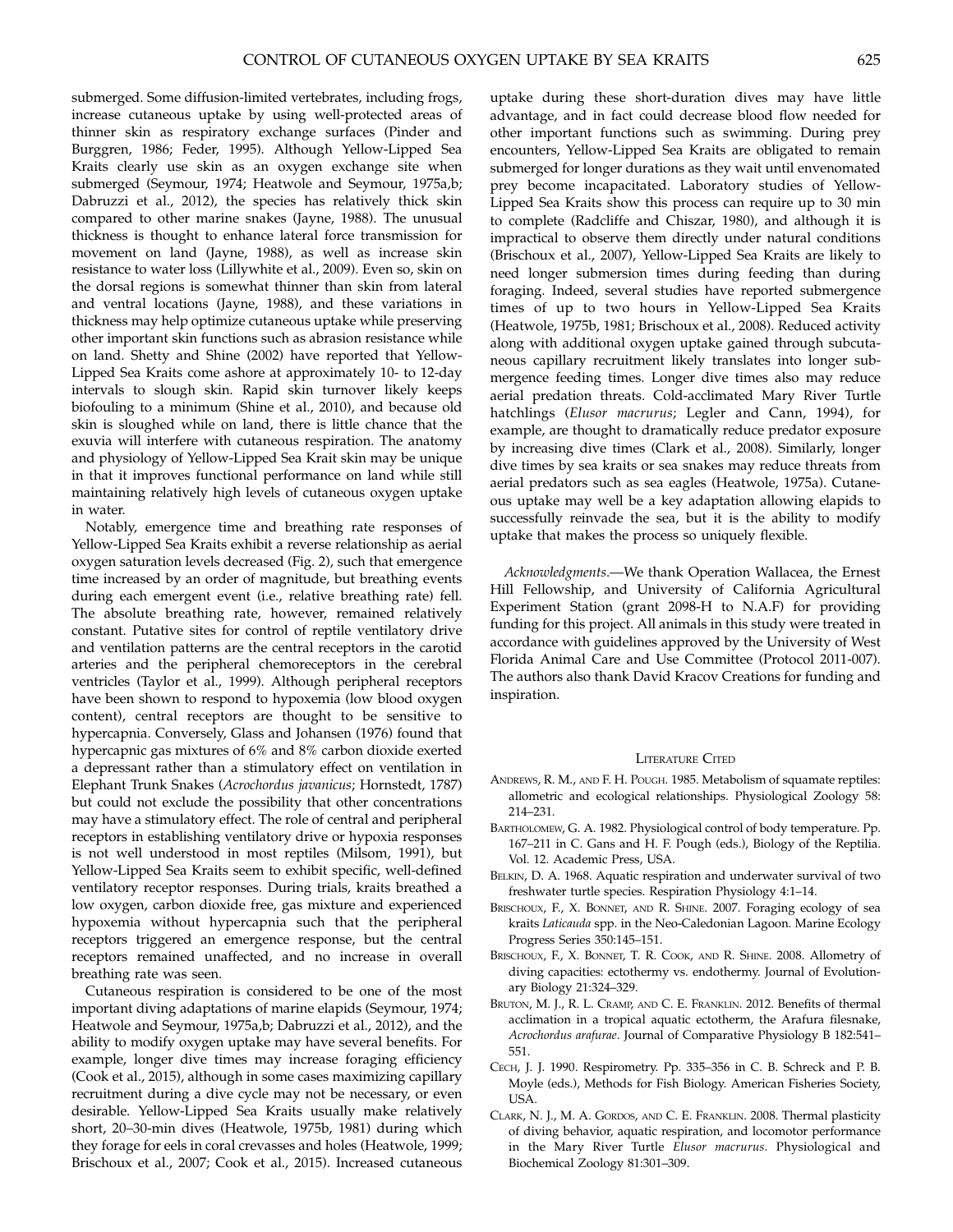- COOK, T. R., AND F. BRISCHOUX. 2014. Why does the only "planktonic tetrapod'' dive? Determinants of diving behaviour in a marine ectotherm. Animal Behaviour 98:113–123.
- COOK, T. R., X. BONNET, T. FAUVEL, R. SHINE, AND F. BRISCHOUX. 2015. Foraging behavior and energy budgets of sea snakes: insights from implanted data loggers. Journal of Zoology doi:10.1111/jzo.12286.
- Cox, C. W. 1990. Laboratory Manual of General Ecology. 6th ed. William C. Brown Publishers, USA.
- DABRUZZI, T. F., M. A. SUTTON, AND W. A. BENNETT. 2012. Metabolic thermal sensitivity optimizes sea krait amphibious physiology. Herpetologica 68:218–225.
- DUNSON, W. A. 1960. Aquatic respiration in Trionyx spinifer asper. Herpetologica 16:277–283.
- -. 1975. Introduction. Pp. 3-19 in W.A. Dunson (ed.), The Biology of Sea Snakes. University Park Press, USA.
- EME, J., AND W. A. BENNETT. 2009. Acute temperature quotient responses of fishes reflect their divergent thermal habitats in the Banda Sea, Sulawesi, Indonesia. Australian Journal of Zoology 57:357–362.
- FEDER, M. E. 1995. The regulation of cutaneous gas exchange. Pp. 3–23 in N. Heisler (ed.), Mechanisms of Systemic Regulation. Vol. 21. Springer, Germany.
- FEDER, M. E., AND W. W. BURGGREN. 1985a. Cutaneous gas exchange in vertebrates: design, patterns, control and implications. Biological Reviews 60:1–45.
- . 1985b. Skin breathing in vertebrates. Scientific American 253: 126–142.
- FRIEDMAN, M. 1937. The use of ranks to avoid the assumption of normality implicit in the analysis of variance. Journal of the American Statistical Association 32:675–701.
- -. 1939. The use of ranks to avoid the assumption of normality implicit in the analysis of variance: a correction. Journal of the American Statistical Association 34:109.
- GLASS, M., AND K. JOHANSEN. 1976. Control of breathing in Acrochordus javanicus, an aquatic snake. Physiological Zoology 49(3):328–340.
- GRAHAM, J. B. 1974. Aquatic respiration in the sea snake Pelamis platurus. Respiration Physiology 21:1–7.
- GRAHAM, J. B., J. H. GEE, AND F. S. ROBISON. 1975. Hydrostatic and gas exchange functions of the lung of the sea snake Pelamis platurus. Comparative Biochemistry and Physiology Part A: Physiology 50: 477–482.
- GRATZ, R. K. 1979. Ventilatory response of the diamondback water snake, Natrix rhombifera to hypoxia, hypercapnia and increased oxygen demand. Journal of Comparative Physiology 129:105–110.
- HARE, K. M., S. PLEDGER, M. B. THOMPSON, J. H. MILLER, AND C. H. DAUGHERTY. 2004. Conditioning reduces metabolic rate and time to steady-state in the lizard Naultinus manukanus (Reptilia: Gekkonidae). Comparative Biochemistry and Physiology Part A: Molecular and Integrative Physiology 139:245–250.
- HEATWOLE, H. 1975a. Predation on sea snakes. Pp. 233–249 in W.A. Dunson (ed.), The Biology of Sea Snakes. University Park Press, USA.
- -. 1975b. Voluntary submergence times of marine snakes. Marine Biology 32:205–213.
- -. 1981. Role of the saccular lung in the diving of the sea krait, Laticauda colubrina (Serpentes: Laticaudidae). Australian Journal of Herpetology 1:11–16.
- -. 1999. Sea Snakes. 2nd ed. Krieger Publishing Company, USA.
- HEATWOLE, H., AND R. SEYMOUR. 1975a. Diving physiology. Pp. 289–327 in W. A. Dunson (ed.), The Biology of Sea Snakes. University Park Press, USA.
- ———. 1975b. Pulmonary and cutaneous oxygen uptake in sea snakes and a file snake. Comparative Biochemistry and Physiology Part A: Physiology 51:399–405.
- -. 1978. Cutaneous oxygen uptake in three groups of aquatic snakes. Australian Journal of Zoology 26:481–486.
- HICKS, J. W. 2002. The physiological and evolutionary significance of cardiovascular shunting patterns in reptiles. Physiology 17:241–245.
- JAYNE, B. C. 1988. Mechanical behavior of snake skin. Journal of Zoology 214:125–140.
- KING, P., AND H. HEATWOLE. 1994. Partitioning of aquatic oxygen uptake among different respiratory surfaces in a freely diving pleurodiran turtle, Elseya latisternum. Copeia 1994:802–806.
- LILLYWHITE, H. B., AND M. E. TAMIR. 1994. Ecophysiological aspects of the costal-estuarine distribution of the Acrochordid snakes. Estuaries 17: 53–61.
- LILLYWHITE, H. B., L. S. BABONIS, C. M. SHEEHY III, AND M. C. TU. 2008. Sea snakes (Laticauda spp.) require fresh drinking water: implication for the distribution and persistence of populations. Physiological and Biochemical Zoology 81:785–796.
- LILLYWHITE, H. B., J. G. MENON, G. K. MENON, C. M. SHEEHY, AND M. C. TU. 2009. Water exchange and permeability properties of the skin in three species of amphibious sea snakes (Laticauda spp.). Journal of Experimental Biology 212:1921–1929.
- MCDOWELL, S. B. 1979. A catalogue of the snakes of New Guinea and the Solomons, with special reference to those in the Bernice P. Bishop Museum. Part 3. Boinae and Acrochordoidea (Reptilia, Serpentes). Journal of Herpetology 13(1):105–111.
- MILSOM, W. K. 1991. Intermittent breathing in vertebrates. Annual Review of Physiology 53:87–105.
- PINDER, A. W., AND W. W. BURGGREN. 1986. Ventilation and partitioning of oxygen uptake in the frog Rana pipiens: effects of hypoxia and activity. Journal of Experimental Biology 126:453–468.
- PRATT, K. L., AND C. E. FRANKLIN. 2010. Temperature independence of aquatic oxygen uptake in an air-breathing ectotherm and the implications for dive duration. Comparative Biochemistry and Physiology Part A: Molecular and Integrative Physiology 156:42–45.
- RADCLIFFE, C. W., AND D. A. CHISZAR. 1980. A descriptive analysis of predatory behavior in the yellow lipped sea krait (Laticauda colubrina). Journal of Herpetology 14:422–424.
- RUBINOFF, I., J. B. GRAHAM, AND J. MOTTA. 1986. Diving of the sea snake Pelamis platurus in the Gulf of Panamá. Marine Biology 91:181-191.
- SANDERS, K. L., M. S. LEE, T. BERTOZZI, AND A. R. RASMUSSEN. 2013. Multilocus phylogeny and recent rapid radiation of the viviparous sea snakes (Elapidae: Hydrophiinae). Molecular Phylogenetics and Evolution 66(3):575–591.
- SEYMOUR, R. S. 1974. How sea snakes may avoid the bends. Nature 250: 489–490.
- -. 1982. Physiological adaptations to aquatic life. Pp. 1-51 in C. Gans (ed.), Biology of the Reptilia. Vol. 13. Academic Press, UK.
- SHETTY, S., AND R. SHINE. 2002. Activity patterns of yellow-lipped sea kraits (Laticauda colubrina) on a Fijian island. Copeia 2002:77–85.
- SHINE, R., F. BRISCHOUX, AND A. J. PILE. 2010. A seasnake's colour affects its susceptibility to algal fouling. Proceedings of the Royal Society B 277: 2459–2464.
- STEFFENSEN, J. F. 1989. Some errors in respirometry of aquatic breathers: how to avoid and correct for them. Fish Physiology and Biochemistry 6:49–59.
- TAYLOR, E. W., D. JORDAN, AND J. H. COOTE. 1999. Central control of the cardiovascular and respiratory systems and their interactions in vertebrates. Physiological Reviews 79:855–916.
- WANG, S., H. B. LILLYWHITE, Y. C. CHENG, AND M. C. TU. 2013. Variation of traits and habitat use in three species of sea kraits in Taiwan. Journal of Zoology 290:19–26.
- WITHERS, P. C. 1992. Comparative Animal Physiology. Cengage Learning, USA.
- ZAR, J. H. 2010. Biostatistical Analysis. 5th ed. Prentice Hall, USA.

Accepted: 26 January 2016.